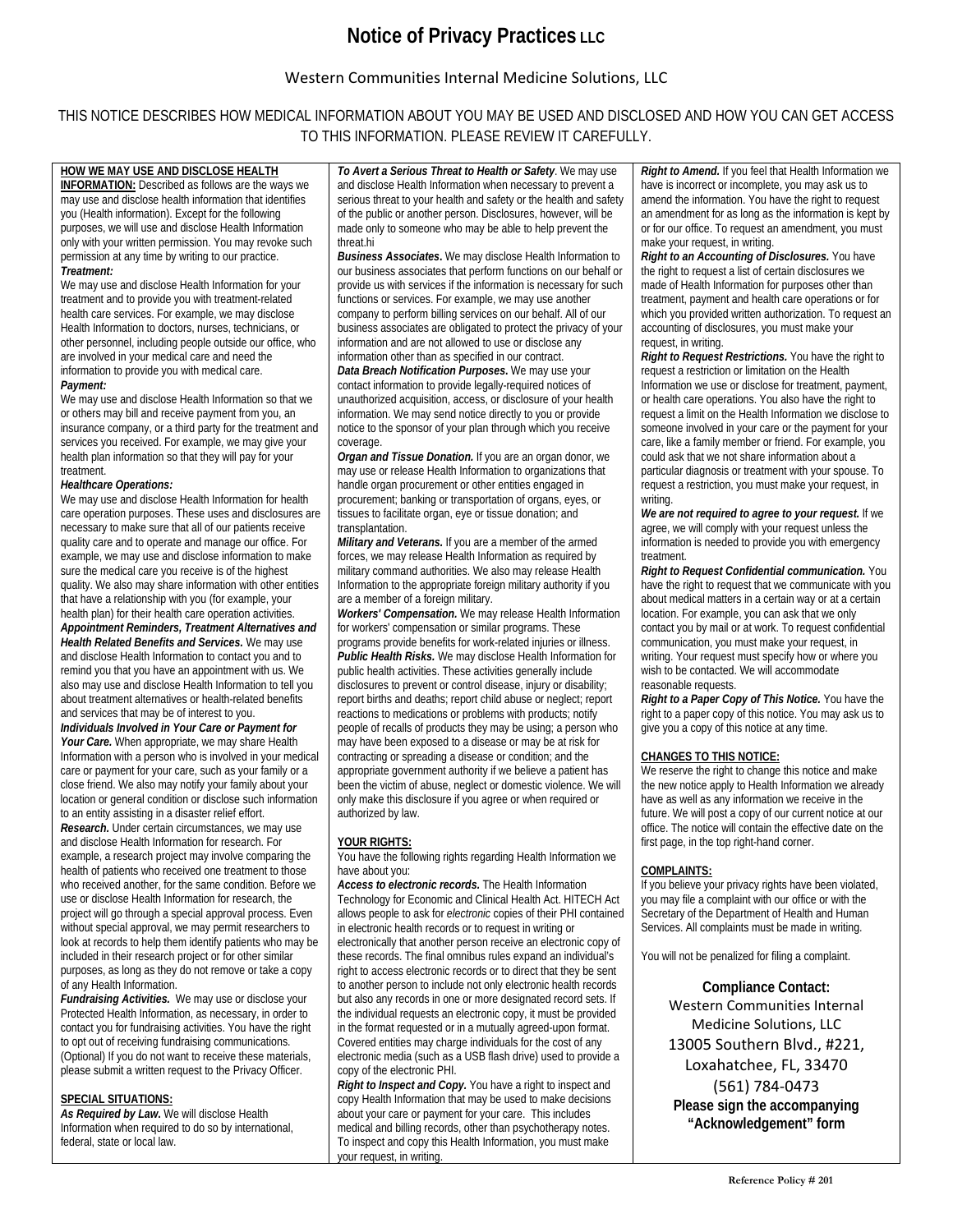# **Notice of Privacy Practices LLC**

## Western Communities Internal Medicine Solutions, LLC

## THIS NOTICE DESCRIBES HOW MEDICAL INFORMATION ABOUT YOU MAY BE USED AND DISCLOSED AND HOW YOU CAN GET ACCESS TO THIS INFORMATION. PLEASE REVIEW IT CAREFULLY.